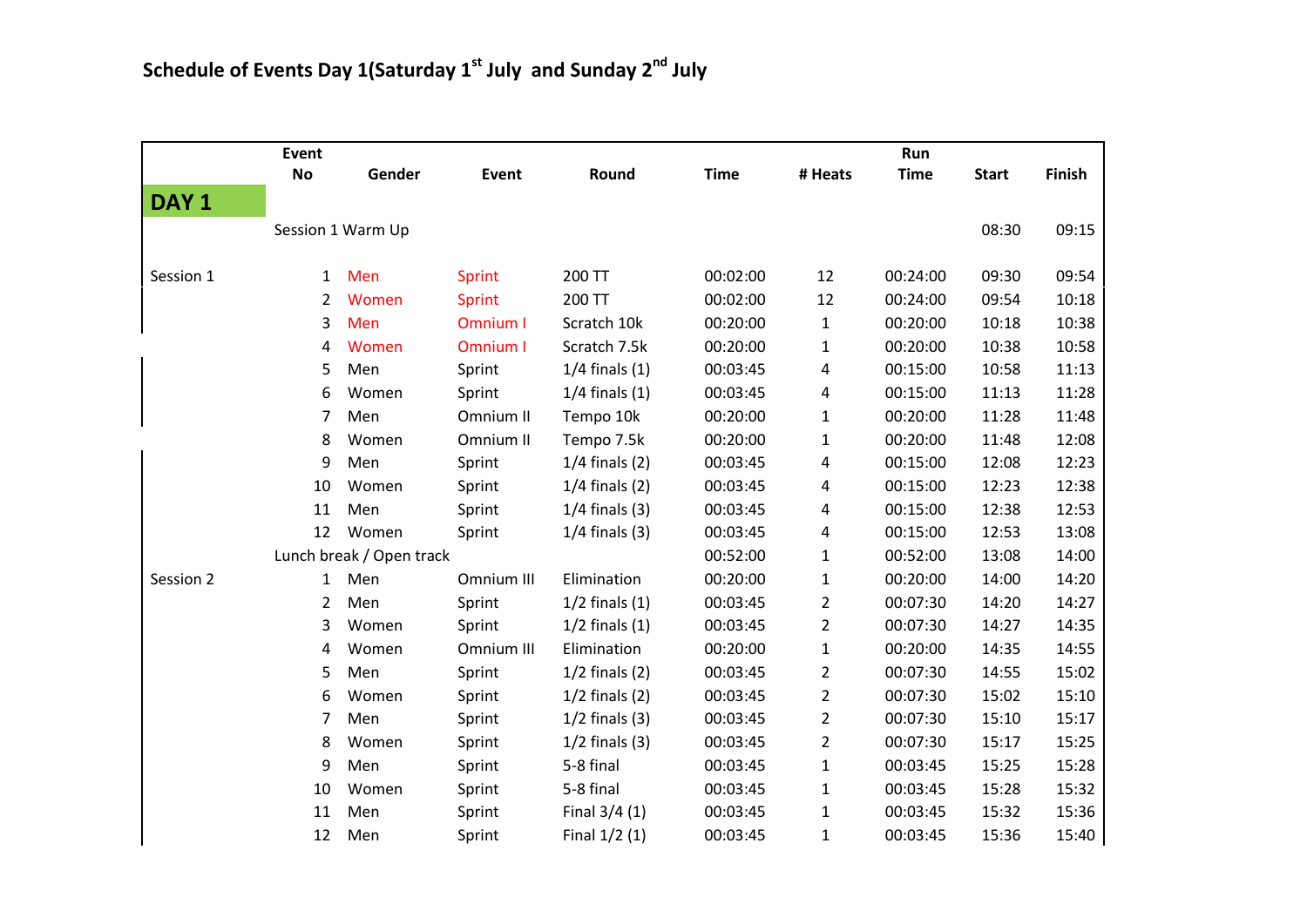| 13 | Women                                   | Sprint    | Final $3/4(1)$  | 00:03:45 | 1 | 00:03:45 | 15:40 | 15:43 |  |
|----|-----------------------------------------|-----------|-----------------|----------|---|----------|-------|-------|--|
| 14 | Women                                   | Sprint    | Final $1/2(1)$  | 00:03:45 | 1 | 00:03:45 | 15:43 | 15:47 |  |
| 15 | Men                                     | Omnium IV | Points 30k      | 00:40:00 | 1 | 00:40:00 | 15:47 | 16:27 |  |
| 16 | Men                                     | Sprint    | Final $3/4(2)$  | 00:03:45 | 1 | 00:03:45 | 16:27 | 16:31 |  |
| 17 | Men                                     | Sprint    | Final $1/2(2)$  | 00:03:45 | 1 | 00:03:45 | 16:31 | 16:35 |  |
| 18 | Women                                   | Sprint    | Final $3/4(2)$  | 00:03:45 | 1 | 00:03:45 | 16:35 | 16:38 |  |
| 19 | Women                                   | Sprint    | Final $1/2(2)$  | 00:03:45 | 1 | 00:03:45 | 16:38 | 16:42 |  |
| 20 | Women                                   | Omnium IV | Points 20k      | 00:30:00 | 1 | 00:30:00 | 16:42 | 17:12 |  |
| 21 | Men                                     | Sprint    | Final $3/4(3)$  | 00:03:45 | 1 | 00:03:45 | 17:12 | 17:16 |  |
| 22 | Men                                     | Sprint    | Final $1/2$ (3) | 00:03:45 | 1 | 00:03:45 | 17:16 | 17:20 |  |
| 23 | Women                                   | Sprint    | Final $3/4(3)$  | 00:03:45 | 1 | 00:03:45 | 17:20 | 17:23 |  |
| 24 | Women                                   | Sprint    | Final $1/2$ (3) | 00:03:45 | 1 | 00:03:45 | 17:23 | 17:27 |  |
| 25 | <b>Medal Ceremonies</b>                 |           |                 | 00:16:00 | 1 | 00:16:00 | 17:20 | 17:36 |  |
|    | Men & Women Sprint / Men & Women Omnium |           |                 |          |   |          |       |       |  |

|                          | Event |                   |                                       |            |             |                | Run      |              |               |
|--------------------------|-------|-------------------|---------------------------------------|------------|-------------|----------------|----------|--------------|---------------|
|                          | No    | Gender            | Event                                 | Round      | <b>Time</b> | # Heats        | Time     | <b>Start</b> | <b>Finish</b> |
| DAY <sub>2</sub>         |       |                   |                                       |            |             |                |          |              |               |
|                          |       | Session 2 Warm Up |                                       |            |             |                |          | 08:30        | 09:30         |
| Session 1                | 1     | Jun Men           | Scratch                               | 10k        | 00:20:00    | $\mathbf{1}$   | 00:20:00 | 09:45        | 10:05         |
|                          | 2     | Men               | Scratch                               | 10k        | 00:20:00    | 1              | 00:20:00 | 10:05        | 10:25         |
|                          | 3     | Women             | <b>Pursuit</b>                        | 3k         | 00:08:00    | 4              | 00:32:00 | 10:25        | 10:57         |
|                          | 4     | Men               | <b>Kierin</b>                         | 1st round  | 00:05:00    | 2              | 00:10:00 | 10:57        | 11:07         |
|                          | 5     | Women             | <b>Kierin</b>                         | 1st round  | 00:05:00    | $\overline{2}$ | 00:10:00 | 11:07        | 11:17         |
|                          | 6     | Men               | <b>Pursuit</b>                        | 4k         | 00:09:00    | 4              | 00:36:00 | 11:17        | 11:53         |
|                          | 7     | U23 Men           | Scratch                               | 10k        | 00:20:00    | 1              | 00:20:00 | 11:53        | 12:13         |
|                          | 8     | Men               | Kierin                                | 7-12 final | 00:05:00    | 1              | 00:05:00 | 12:13        | 12:18         |
|                          | 9     | Women             | Kierin                                | 7-12 final | 00:05:00    | 1              | 00:05:00 | 12:18        | 12:23         |
|                          | 10    | Women             | <b>Points</b>                         | 25k        | 00:40:00    | 1              | 00:40:00 | 12:23        | 13:03         |
|                          |       |                   | Ceremony U23M Scr/ M Scr / JM Scr / W |            |             |                |          |              |               |
|                          | 11    | Points            |                                       |            | 00:04:00    | 1              | 00:04:00 | 13:03        | 13:07         |
| Lunch break / Open track |       |                   |                                       |            | 01:00:00    | 1              | 01:00:00 | 13:07        | 14:07         |
| Session 2                | 1     | Men               | Pursuit                               | 3-4 final  | 00:09:00    | 1              | 00:09:00 | 14:07        | 14:16         |